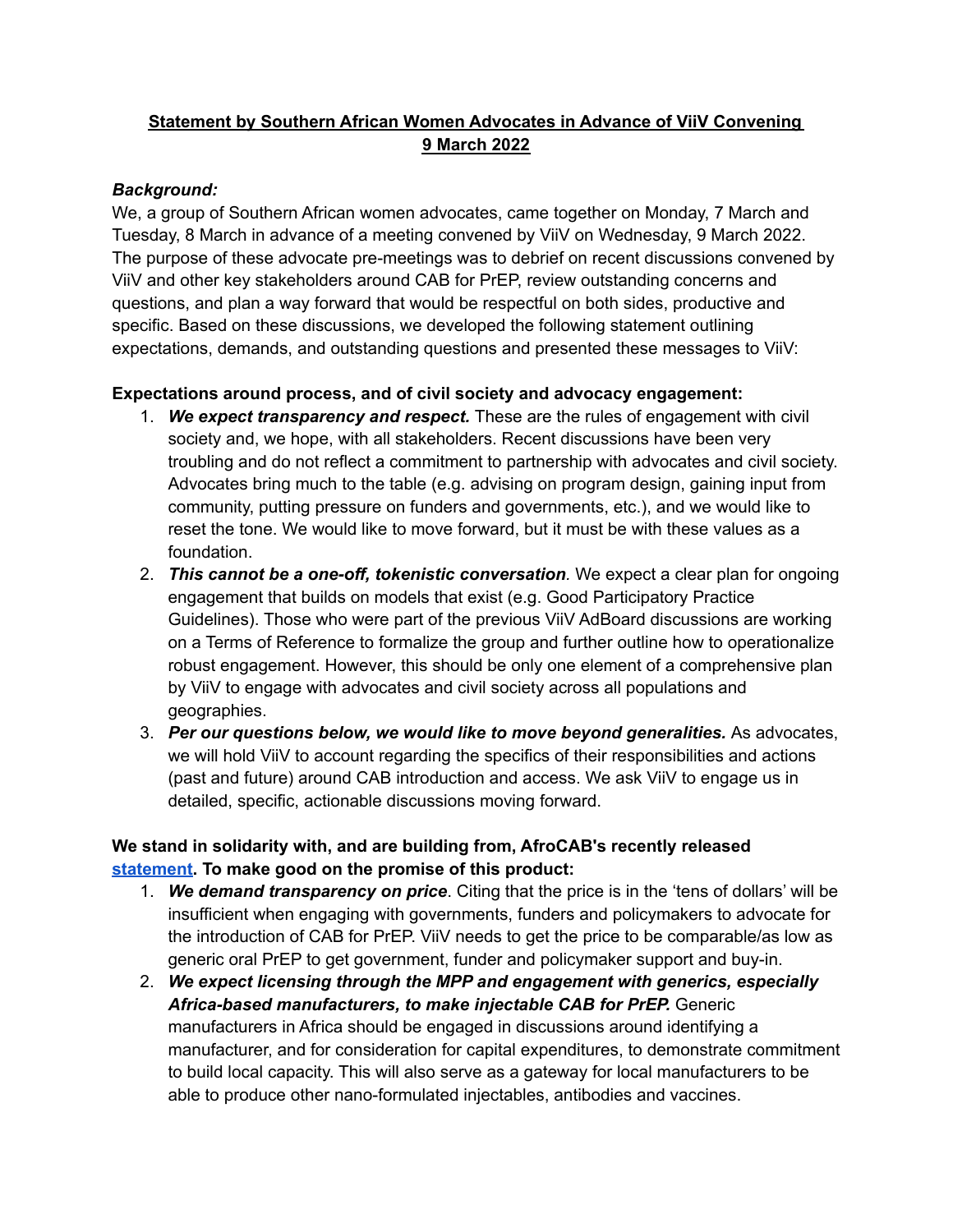- 3. *We want to see programs that are not redundant (e.g. answering the same questions), involve diverse population groups, and can be taken to scale (e.g. are not too small).* Advocates are already engaging in implementation studies to support introduction efforts, and are in communication with communities, governments and policymakers to prepare for and build support in CAB introduction. Advocates can only successfully do this with clear and consistent information from ViiV on the product plans.
- 4. *Testing cannot be a barrier to entry for CAB for PrEP.* Advocates are engaging in this space to ensure messages focus on the importance of prevention, and the need to carefully examine any issues around resistance and testing.
- 5. *Civil society representation must be a requirement in all introduction studies,* including Community Advisory Boards at site level. Groups who would like to introduce CAB should have plans for advisory boards that include at least three members of civil society. While we understand that ViiV may not fund or control these projects, they do control the product supply and should make these requirements as part of the supply of any product.
- 6. *We would like more specific details around the conclusions noted in ViiV's updated statement regarding voluntary licensing.* We would like to understand what evidence has been collected to reach conclusions around manufacturing, cost, etc. We expect ViiV to answer key outstanding questions with specificity:
	- a. If ViiV is the sole supplier of CAB for the first year or two of product introduction, what is its actual manufacturing capacity in the short and long-term? E.g. How much can ViiV supply and at what price? How much of this supply will be allocated to sub-Saharan Africa/low- and middle- income country vs High-income country markets?
	- b. Who are the manufacturers that ViiV spoke with, how long ago was this mapping done, and what was the nature of the discussions? Which conversations have ended and which, if any, are ongoing? Has ViiV explored any manufacturers in Africa (e.g. Aspen)? Can ViiV provide documentation or summaries of these discussions to the public? Please provide specific detail around the identified "complexities of manufacturing, regulatory requirements, capital investment needs and unpredictable demand".
	- c. Provide further details about ViiV's registration plans for LMICs, including timelines for filing in countries where applications for CAB for PrEP have not yet been filed. Will ViiV supply product in countries prior to registration (i.e., will ViiV accept import waivers for importation by MOHs/GF/PEPFAR/etc)?
	- d. What type of investment is still needed in generics to get to the place where they can manufacture CAB? Has ViiV discussed with donors making strategic investments to ensure commodity security in the event that demand and use increase as we all hope? If so, which donors have been engaged? Which conversations have ended and which are ongoing?
	- e. Please clarify ViiV's intention as sole supplier of the product, and the desire to donate under implementation research (that would have to be approved by ViiV) vs. selling CAB at ViiV's "at-cost" price. Can ViiV sell CAB "at-cost price" to those that want to implement CAB outside MOSAIC and Unitaid projects?